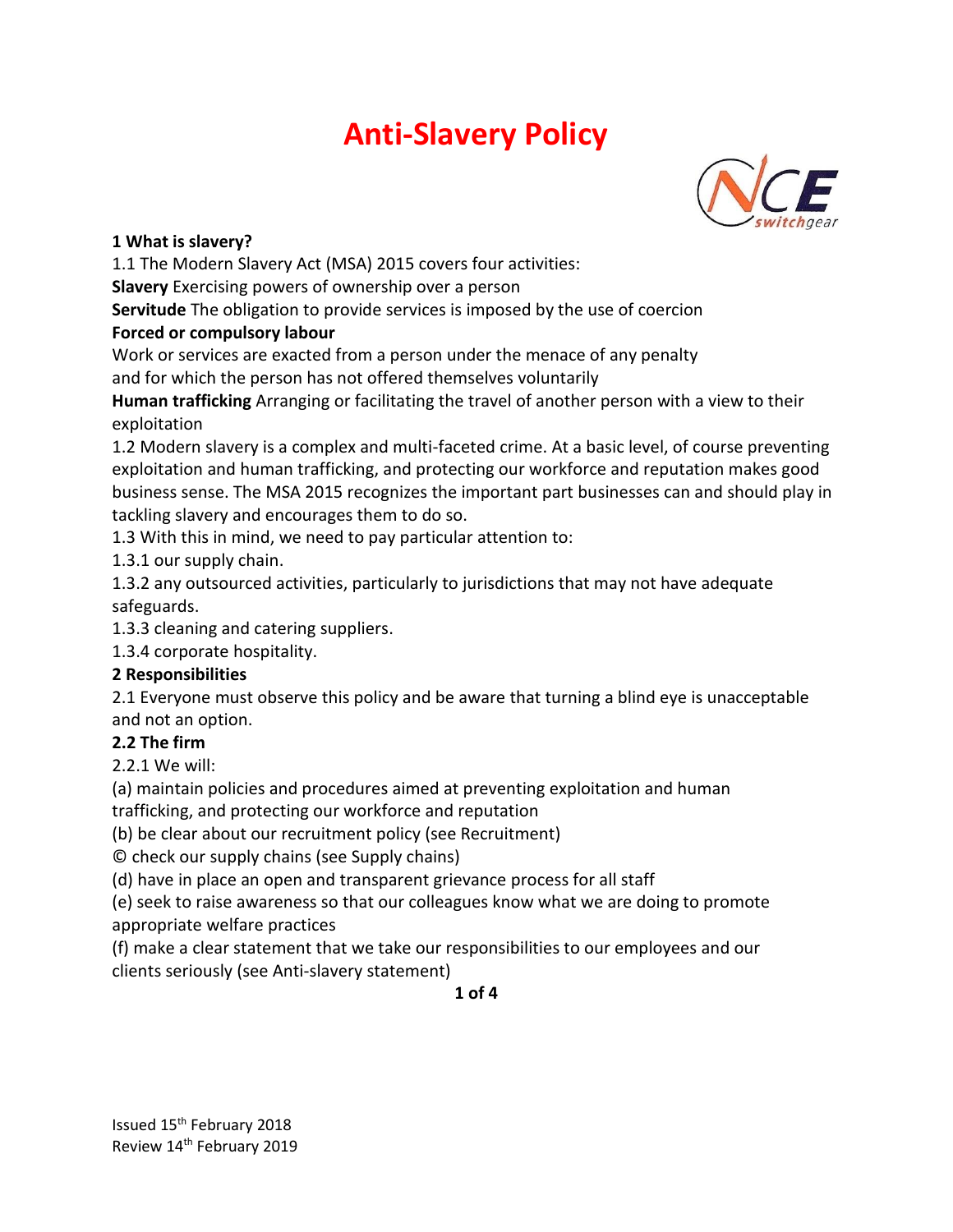## **2.3 Managers**

2.3.1 Managers will:

(a) listen and be approachable to colleagues

(b) remain alert to indicators of slavery (see Identifying slavery)

© raise the awareness of our colleagues, by discussing issues and providing training, so

that everyone can spot the signs of trafficking and exploitation and know what to do.

# **2.4 Colleagues**

2.4.1 We all have responsibilities under this policy. Whatever your role or level of seniority, you must:

(a) keep your eyes and ears open—if you suspect someone (a colleague or someone in our supply chain) is being controlled or forced by someone else to work or provide services, follow our reporting procedure (see Reporting slavery)

(b) follow our reporting procedure if a colleague tells you something you think might indicate they are or someone else is being exploited or ill-treated

© tell us if you think there is more we can do to prevent people from being exploited **3 The risks**

3.1 The principal areas of risk we face, related to slavery and human trafficking, include:

3.1.1 some components of our supply chain

3.1.2 temporary service staff

3.2 We manage these risk areas through our procedures set out in this policy.

## **4 Our procedures**

# **4.1 Anti-slavery statement**

4.1.1 We make a clear statement that we take our responsibilities to our employees, people working within our supply chain and our clients seriously.

4.1.2 We make this statement on our website

# **4.2 Supply chains**

4.2.1 We check our supply chain to reduce the potential for slavery and human trafficking.

4.2.2 We tell the companies we do business with that we are not prepared to accept any form of exploitation.

4.2.3 All our significant supplier contracts, for industries considered high risk, should contain an antislavery clause. This clause will ask suppliers and their employees to commit not to engage in slavery or human trafficking and to diligence their own supply chain.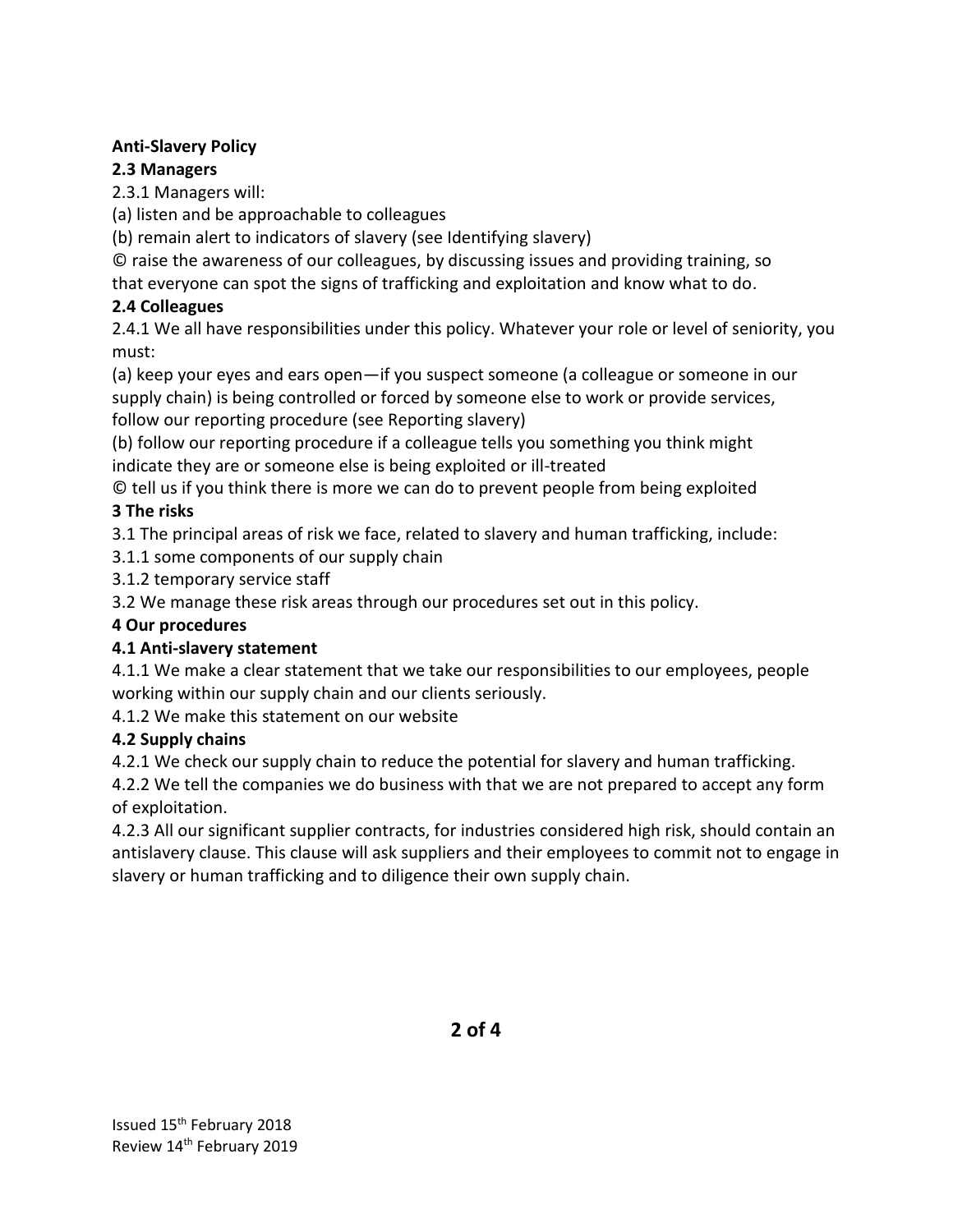4.2.4 We work to account for our supply processes—we know who is providing goods and services to us and we have mechanisms and processes in place to check, including reviewing our significant suppliers' identity and level of risk in this area, and making efforts to confirm their adherence to anti-slavery measures in their businesses.

## **4.3 Recruitment**

4.3.1 Using agencies

(a) Our HR department follows firm policy and only uses agreed specified reputable recruitment agencies.

(b) To reduce the potential for slavery and human trafficking, we diligence recruitment agencies before adding them to our list of approved agencies. This includes:

(8) investigating reputation

(ii) asking the agency to provide assurances that the appropriate checks have been made on the person they are supplying

© We keep agents on the list under regular review.

4.3.2 General recruitment

(a) We verify staff are legally able to work in the relevant office.

(b) We provide information to all new recruits on their statutory rights including sick pay, holiday pay and any other benefits they may be entitled to.

4.4 If, through our recruitment process, we suspect someone is being exploited, the HR department will follow our reporting procedures (See Reporting slavery).

#### **5 Identifying slavery**

5.1 There is no typical victim and some victims do not understand they have been exploited and are entitled to help and support.

5.2 However, the following key signs could indicate that someone may be a slavery or trafficking victim.

5.2.1 The person is not in possession of their own passport, identification or travel documents.

5.2.2 The person is acting as though they are being instructed or coached by someone else.

5.2.3 They allow others to speak for them when spoken to directly.

5.2.4 They are dropped off and collected from work.

5.2.5 The person is withdrawn or they appear frightened.

5.2.6 The person does not seem to be able to contact friends or family freely.

5.2.7 The person has limited social interaction or contact with people outside their immediate environment.

5.3 This list is not exhaustive.

**3of 4**